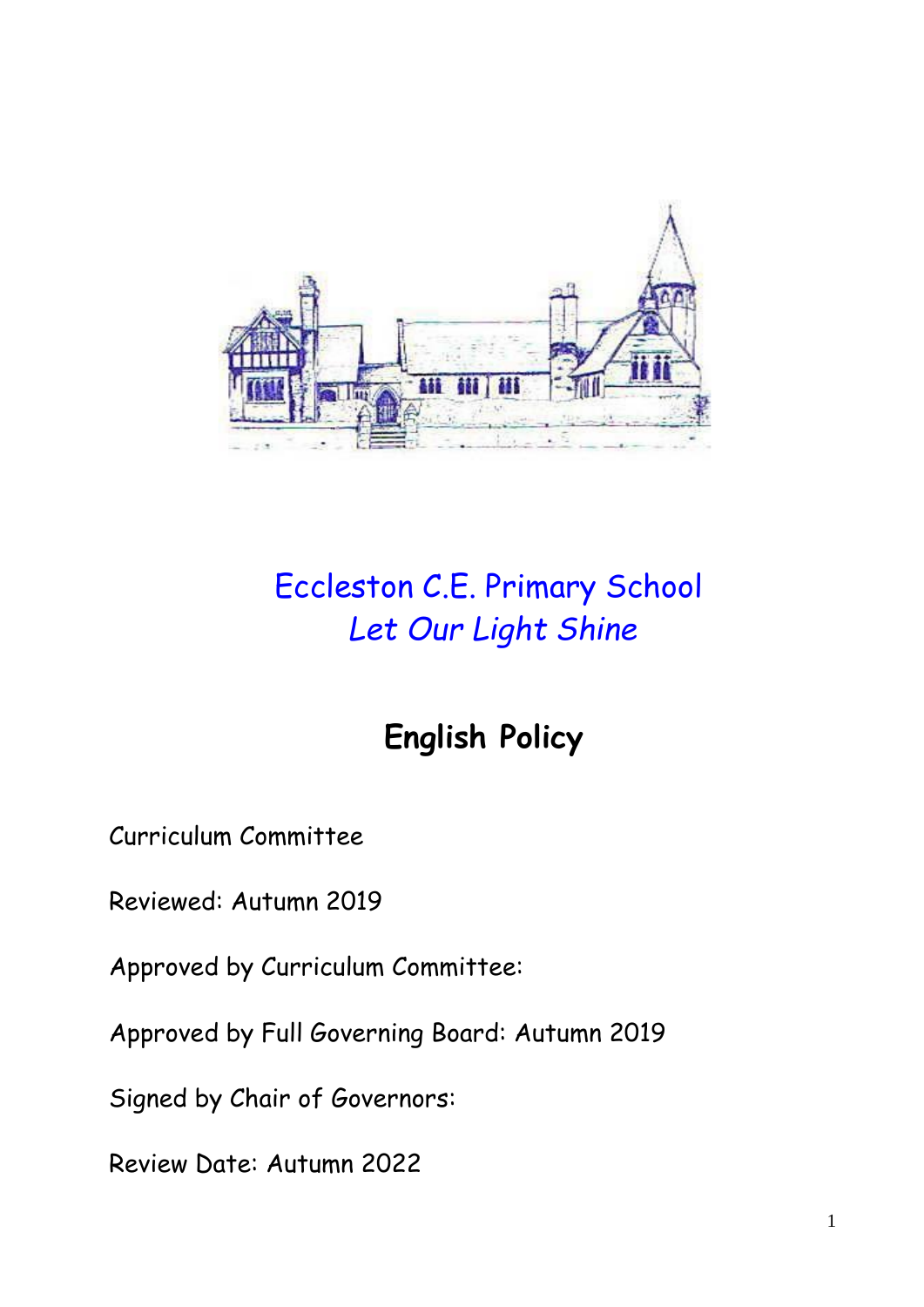## **ECCLESTON C.E. PRIMARY SCHOOL**

#### **English Policy**

#### **Introduction**

The English curriculum should provide a rich environment in which children can flourish as readers, writers and speaker of the English language. Teaching and learning in English should be a source of pleasure and enjoyment. It should develop confidence and self-esteem and give children an understanding and appreciation of the English language that provides them with a life-long means of partaking in a range of activities in both their personal lives and as part of the community.

#### **Intent**

- We provide every opportunity for our pupils to become fluent readers, able to understand and assimilate what they have read and to use their experiences from reading to enhance their writing skills
- We aim to have all our children writing efficiently, both for practical purposes and for pleasure in a variety of different genres
- Our pupils are given opportunities to develop the ability to speak, listen and respond appropriately to others in a variety of different contexts that underpin their reading and writing development
- Our children bring with them to school a variety of attitudes, understanding and experiences of the English language. We need to recognise this diversity in our approaches to teaching and learning and to work with our children, their families and the community to enable individuals to maximise their own potential.
- To develop children's confidence in themselves as speakers, listeners, readers and as writers
- To develop children's key skills so that they will be able to read with fluency, understanding and enjoyment
- To develop enthusiastic and reflective readers through contact with challenging, appropriate and substantial texts
- To foster the enjoyment of writing and a recognition of its value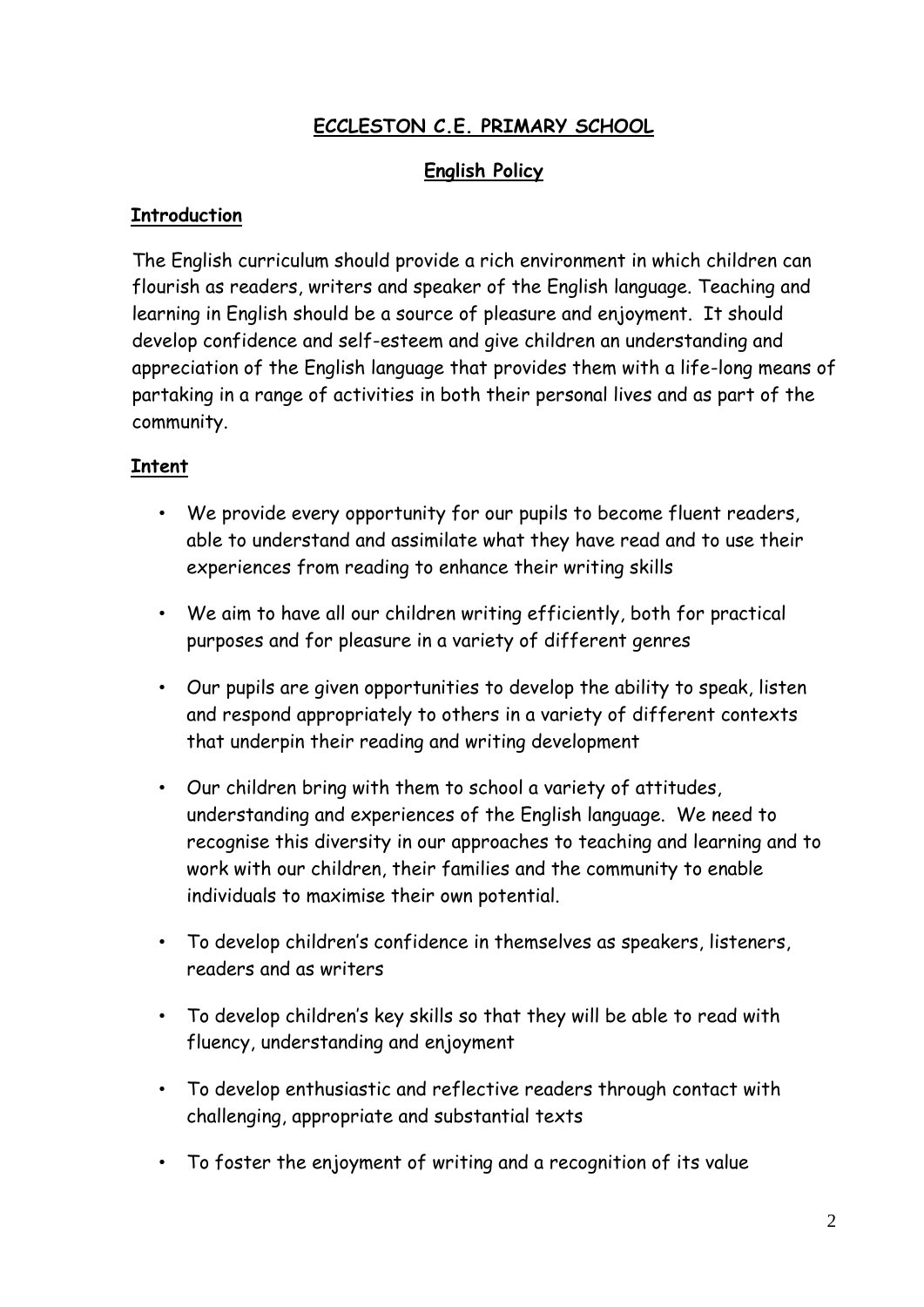- To encourage accurate and meaningful writing, be it fiction or non-fiction
- To improve the planning, drafting and editing of written work
- To develop children's ability to write effectively in different genres, using National Curriculum guidelines
- To develop speaking and listening skills to facilitate learning though all aspects of the English curriculum and the wider curriculum, e.g. through readings in collective worship or in church, through formal and informal presentations in class, through class and group discussion and through strategies such as think, pair, share, drama and role play exercises
- To ensure that all children have a broad experience of all aspects of English that includes and adds value to the teaching and learning of literary skills through the National Curriculum and differentiated approaches
- To involve parents and carers in their children's learning
- To support parents and carers as partners in their children's learning through information workshops

#### **Implementation**

The following objectives are taught and developed within the Literacy curriculum of Eccleston C.E. Primary School and throughout other areas across the curriculum.

#### **Speaking and Listening**

- The importance of structured informal talk as part of the process of learning is recognised
- Pupils are given confidence to be speakers and encouraged to be respectful and attentive listeners
- Pupils are taught how to justify a point of view and to appreciate the viewpoints of others
- Pupils take part in role play and drama activities in which they develop their oral skills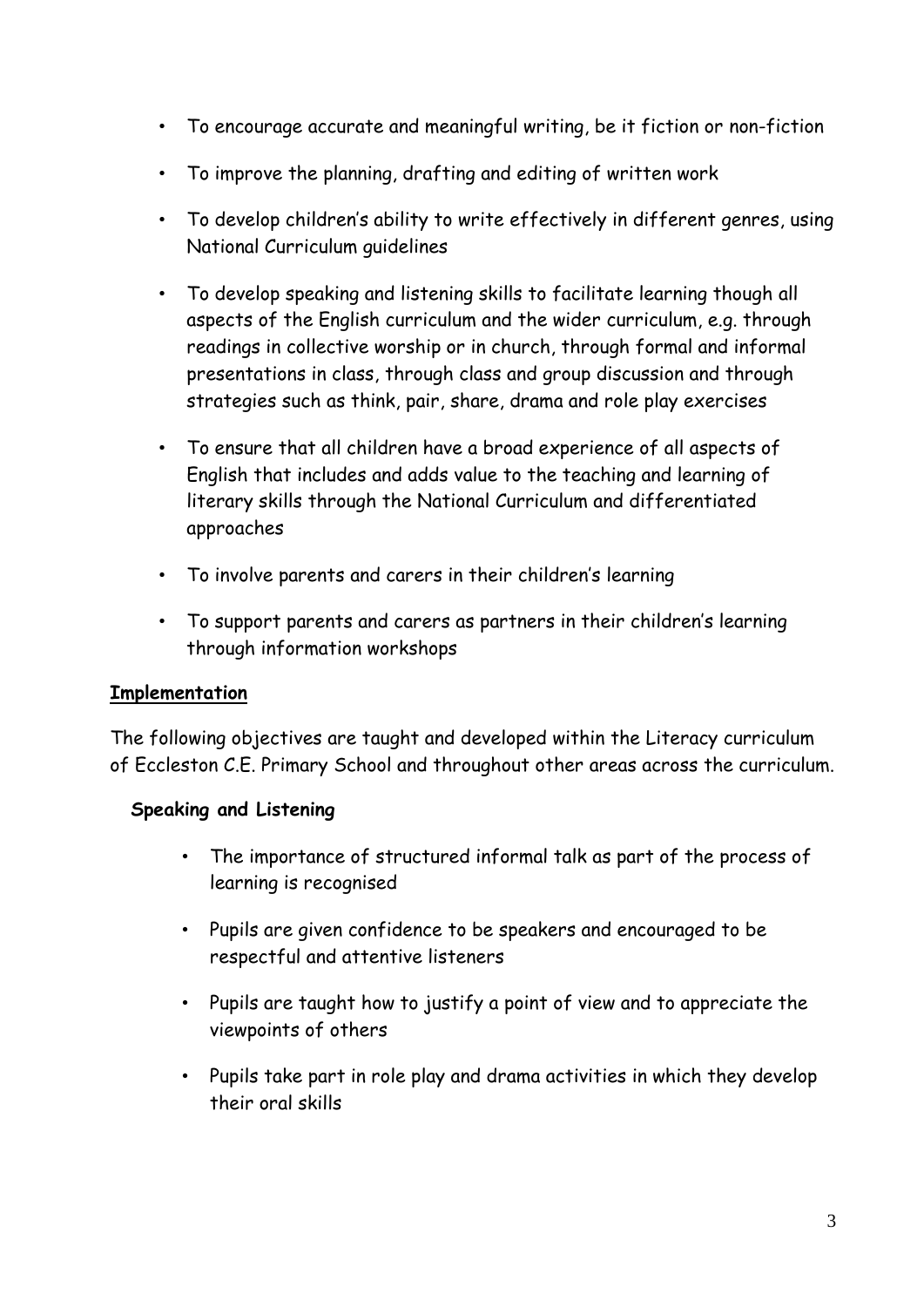#### **Reading**

- Pupils are taught to read using a variety of methods, including a carefully structured reading system that helps build reading confidence and encourages success. They are taught to use a variety of skills and strategies; phonological, contextual, graphic and grammatical knowledge to work out unfamiliar words and make sense of what they read.
- Pupils experience a wide range of texts, fiction, non-fiction and poetry in the classrooms and in the library
- Pupils have the opportunity to enjoy silent, private reading, as well as guided group reading and shared texts
- Parents are involved with their children's reading progress, in partnership with children and teachers
- Eccleston CE Primary encourages reading at home and invite theatre groups into school to support work in the language curriculum throughout the school
- Children are taught library skills and make use of our well resourced library

#### **Writing**

- Literacy lessons will provide a range of stimulating context, audiences and purposes for writing
- Phonics lessons will take place daily (except Friday) across EYFS and KS1. Children will be grouped according to their ability
- Teachers will model different forms of writing to extend pupils' repertoire and encourage experimentation and risk taking
- Spelling, Punctuation and Grammar will be taught both discreetly and as part of the wider writing curriculum according to National Curriculum guidelines
- Emergent writing is valued, and staff will intervene appropriately to encourage confidence and development. Drafting and re-drafting are introduced as pupils develop in competence in order to improve depth and quality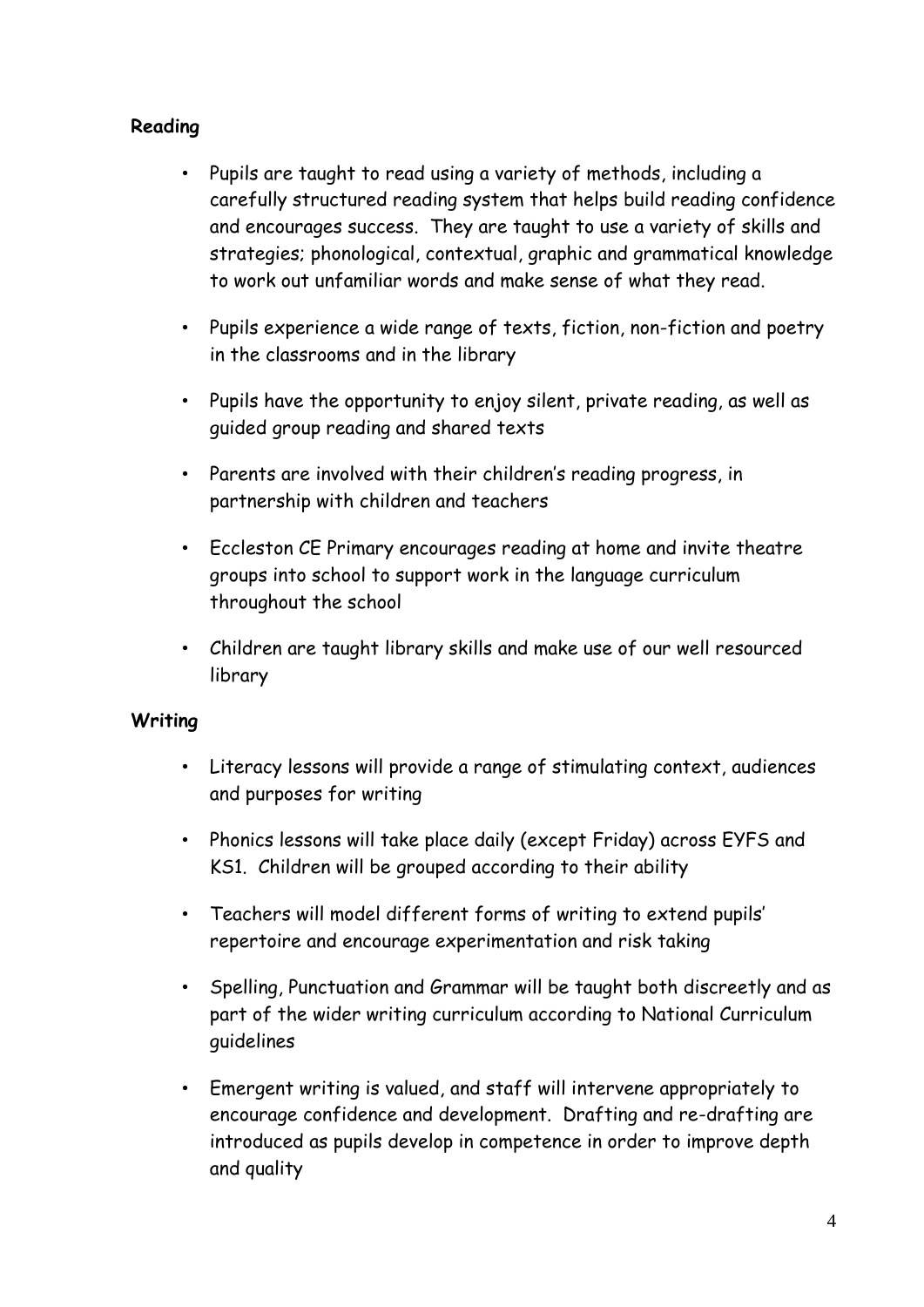- Academic guidance will be sensitive and provide ways forward for each individual child
- Pupils are taught how to use punctuation correctly and effectively, to organise their ideas, to construct their sentences and to use appropriate and interesting vocabulary
- Classrooms reflect the ethos of a literacy rich environment, providing a range of interactive displays that impact directly on children's progress and learning

### **Impact**

The majority of children will move through the National Curriculum programmes of study at broadly the same pace. Most children will be working at the expected level for their year group, with some working at above the expected level, greater depth. Those children who are not sufficiently fluent with earlier objectives will consolidate their learning before moving on, using a range of resources and support strategies. Teaching staff will take the decision about when to progress based on each child's understanding and readiness.

#### **Marking and Assessment**

English books are marked as stated in our Marking Policy document. Children in Classes 2, 3 and 4 are encourages to evaluate their own work and that of their peers as appropriate. Comments or questions to extend the children's learning may be included as part of the marking process and children are encouraged to respond to these.

Assessment for learning lies at the heart of promoting learning and in raising standards of attainment. Assessments are made in several ways at Eccleston CE Primary School. These include;

- Through immediate verbal responses to questioning and discussion, particularly to respond to misconceptions
- Notes made by staff
- Marking
- Moderation of books
- Termly written assessments